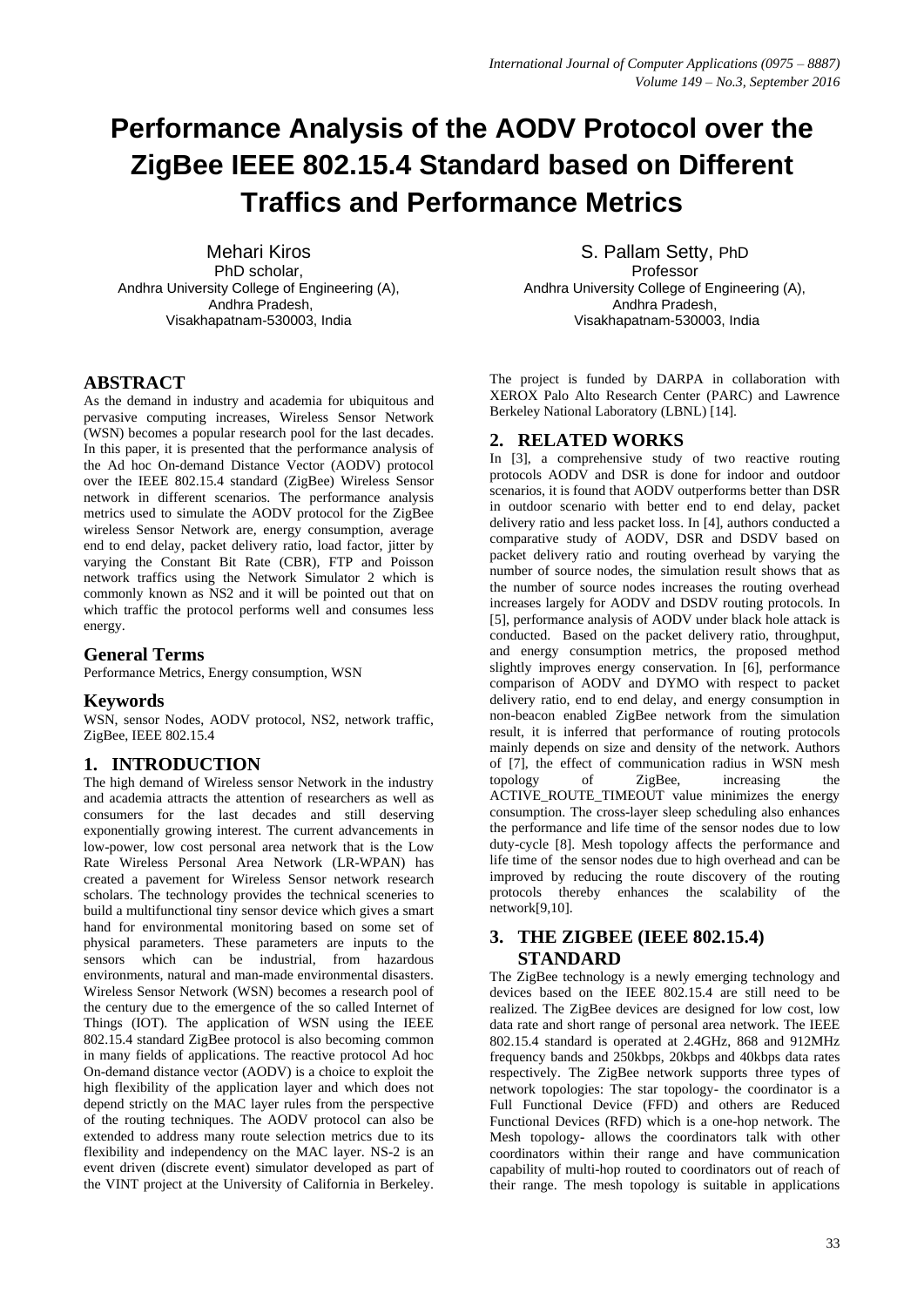where there is a need of large coverage area though the high overhead. The cluster tree topology is highly static and not suitable for most Wireless Sensor Network (WSN) deployment as the topology in WSN is most commonly dynamic [2].



**Fig.1. the Most common ZigBee topologies**



**Fig.2. ZigBee (IEEE802.15.4) standard Super Frame structure**

At the beginning, all the Pan-coordinators were generating beacon with the same intervals.

BO (Beacon order) is set to 3 by default for every fullfunctional device in the network.

 $BI$  (Beacon Interval)  $=$ 

aBasesuperframeduration\*2BO

aBase super frame duration = aBase slotduration\*anumsuperframeslots

aBase slot duration  $= 60$  symbols

a number super frame slots = 16

aBase super frame duration  $= 60 * 16$ 

aBase super frame duration = 960

 $BO = 3$ 

 $BI = 960*2<sup>3</sup>$  symbols

 $BI = 7680$  symbols

 $BI = BI/250K = 7680/250000$ 

 $BI = 30.72$  msec.

These computations show that all pan-coordinators in the network are generating beacons after every 30.72 msec. BI (Beacon Interval) can be changed as per ones requirement by choosing different BO (Beacon Order) viz. 3, 4,5,6,7 and so on.

#### **4. ENERGY CONSUMPTION**

The LR-WPAN nodes are mostly battery operated WSN nodes and it is very difficult to replace or recharge the battery once deployed. Thus, energy is the most constrained parameter since it determines the life span of the WSN. Large amount of the energy of a WSN node is consumed by the radio module which is located at the physical layer of the layered protocol Stack of ZigBee when the node is in idle mode, receiving mode and transmitting mode. Therefore one can achieve energy conservation by employing energy aware routing protocols like the Ad hoc On-demand Distance Vector (AODV) that is the physical layer protocol by exploiting the frame filtering mechanisms [1] and changing the idle mode of nodes into sleep mode.

## **5. PERFORMANCE EVALUATION METRICS**

Packet Delivery Function (PDF): It is the number of packets sent from the source to the number of packets received at the destination.

PDF = (number of received packets/number of sent packets)\*100

End-to-End Delay (EED): It is the average time delay for data packets from the source node to the destination node. EED is measured as from PAN coordinator to RFD.

 $EED = Recvedpkt time - sentpkt time$ 

Where

Recvedpkt time = Received Packet time

Sentpkt time = Sent packet time

Average Energy Consumption (AEC): It is to compute the energy consumed by each wireless sensor node during transmission, reception, sensing and idle modes.

Energy Consumption  $=$  Ei  $-$  Ef

 $AEC = 1/N$  ( $\sum E i_i - Ef_i$ ), for all  $i = 1, 2, 3, ..., N$ 

Where, Ei is Initial Energy of each node, Ef Final Energy left of each node, AEC stands for Average Energy Consumption and N represents the number of Sensor nodes in the network.

Jitter: is the variation in time between packets arriving, caused by network congestion.

Jitter = Actual Transmission Time – Expected Transmission Time

Load Factor (LF): It is calculated as Packet rate divided by channel capacity.

LF = Packet rate/Channel Capacity

Channel Capacity = Data Rate/ Each Channel size

Packet rate = (Total packets Sent + Total packets receive) / Simulation Time

Each channel capacity is 16 kbps with data rate 250kbps and each packet is 20bytes. It is considered with constant Channel capacity with varying Packet Rate.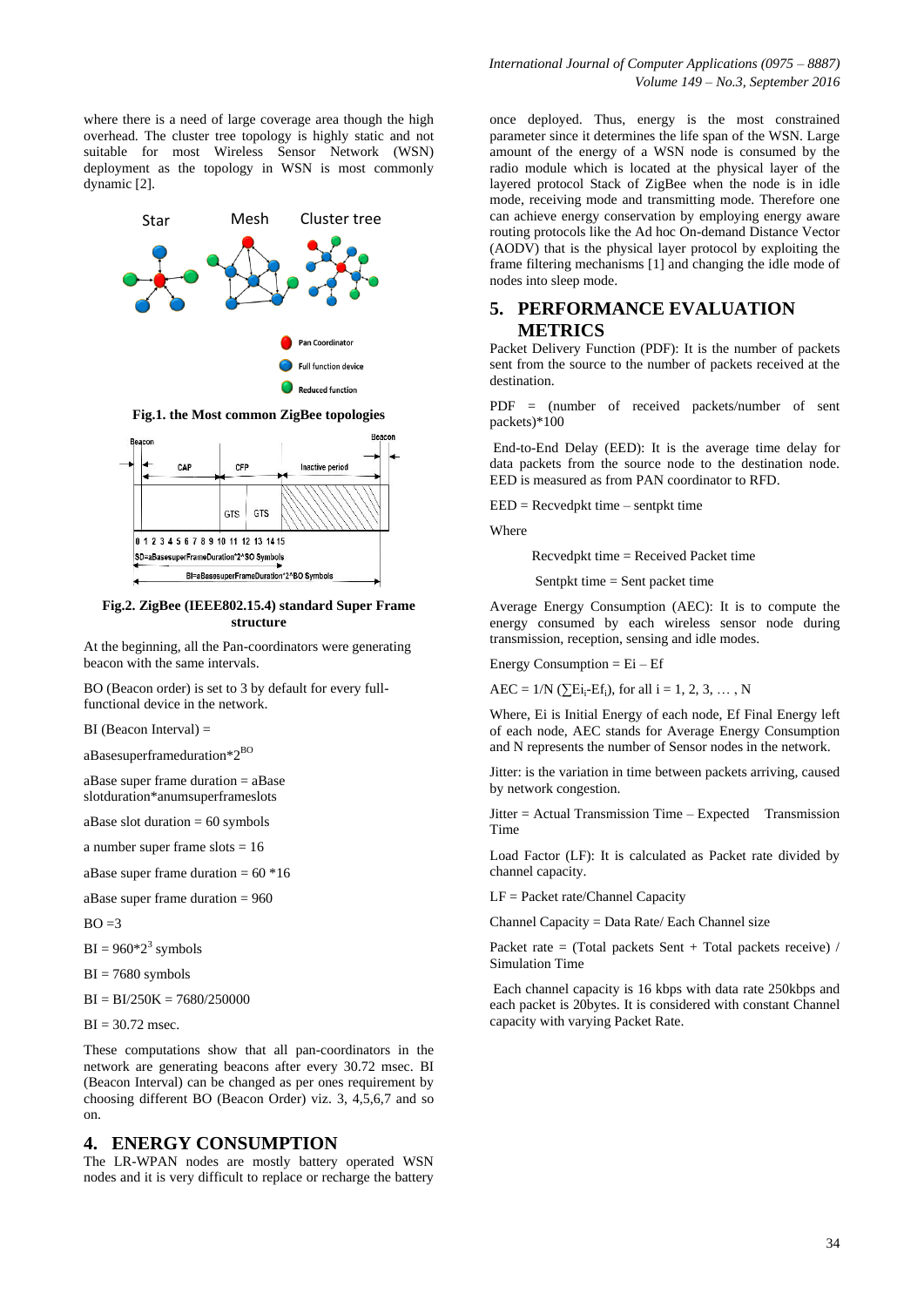| Component                     | Type                         |
|-------------------------------|------------------------------|
| Routing protocol              | AODV                         |
| Antenna Model                 | OmniAntenna                  |
| Radio<br>Propagation<br>Model | TwoRayGround                 |
| Initial Energy                | 1 <i>j</i> oule              |
| MAC layer<br>protocol         | IEEE 802.15.4                |
| Network<br>topology           | Mesh topology                |
| Network<br>interface type     | Phy/WirelessPhy/802.15<br>.4 |
| Interface queue<br>type       | Queue/DropTail/PriQue<br>ue  |
| Terrain area                  | $50x50m^2$                   |
| Traffic type                  | FTP, CBR and Poisson         |
| Packet Size                   | 70bytes                      |
| Number of nodes               | 25                           |
| Simulation time               | 100 seconds                  |

#### **Table1.Simulation Parameters**

# **6. SIMULATION RESULTS**



**Fig. 3. Energy consumption of sensor nodes on different network traffics**

| Traffics       | <b>FTP</b> | <b>CBR</b> | <b>Poisson</b> |
|----------------|------------|------------|----------------|
| <b>Metrics</b> |            |            |                |
| LF             | 14.0032    | 3.9296     | 4.339          |
| PDF $(\% )$    | 89.273     | 74.431     | 97.093         |
| EED(ms)        | 0.0899     | 0.1634     | 0.01014        |
| Jitter(ms)     | 0.08614    | 0.16438    | 0.00995        |
| AEC(J)         | 0.9438     | 1.61026    | 1.0143         |



**Fig. 4. Summary of the performance metrics**

#### **7. CONCLUSION**

In this paper, the performance of FTP, CBR and Poisson network traffics with AODV protocol is evaluated. The simulation results show that energy consumption is high on Poisson and CBR traffics and somewhat lesser in the case of FTP traffic see Fig.3. As depicted in Fig.4. , packet delivery ratio (PDF) 97%, 89% and 74% in Poisson, FTP and CBR respectively. The jitter and End to End delay falls almost to zero in all traffic types. Hence, it can be inferred from Fig.3. , Fig.4. and Table 2 Poisson traffic can be used for delay and congestion critical applications, FTP can be applied for relatively longer life time nodes than Poisson and CBR, CBR traffic can be applied in areas where high jitter is not catastrophic. In future, the performance of the rest of the Wireless sensor network Routing Protocols will be addressed with all the three topologies with respect to energy conservation strategy.

#### **8. REFERENCES**

- [1] Marwa Sharawi, Eid Emary, Imane Aly Saroit, Hesham El-MahdyWSN's Energy-Aware Coverage Preserving Optimization Model based on Multi-objective Bat Algorithm, 978-1-4799-7492-4/2015 IEEE.
- [2] IEEE 802.15.4-2003 standard.
- [3] Hou Songfan, Wu Muqing, Liao Wenxing, Wang Dongyang, Performance Comparison of AODV and DSR in MANET Test-bed Based on Internet of Things, 978-1- 4799-8091-8/2015 IEEE.
- [4] Ganesh R. Pathak, Suhas H. Patil, Amar D. Rana, Yogendra N. Suralkar,Mathematical Model for Routing Protocol Performance in NS2:Comparing DSR, AODV and DSDV as Example, 2014 IEEE Global Conference on Wireless Computing and Networking (GCWCN).
- [5] Hemant Sharma1,Koushik Banerjee2 and Brijesh Kumar Chaurasia ,Blackhole Tolerant Protocol for ZigBee Wireless Networks, 2014 Sixth International Conference on Computational Intelligence and Communication Networks.
- [6] Adam Dahlstrom and Ramesh Rajagopalan, Performance Analysis of Routing Protocols in Zigbee Non-Beacon Enabled WSNs, 78-1-4673-3133-3/2013IEEE.
- [7] Tao Weiye, Zeng Jieqiong,The Performance Study of ZigBee Mesh Network, 978-1-61284-486-2/2011IEEE.
- [8] Barbara Staehle, Tobias Hoßfeld and Matthias Kuhnert, Norbert Vicari, A Cross-Layer Approach for Enabling Low DutyCycled ZigBee Mesh Sensor Networks, 978-1- 4244-1653-0/2008 IEEE